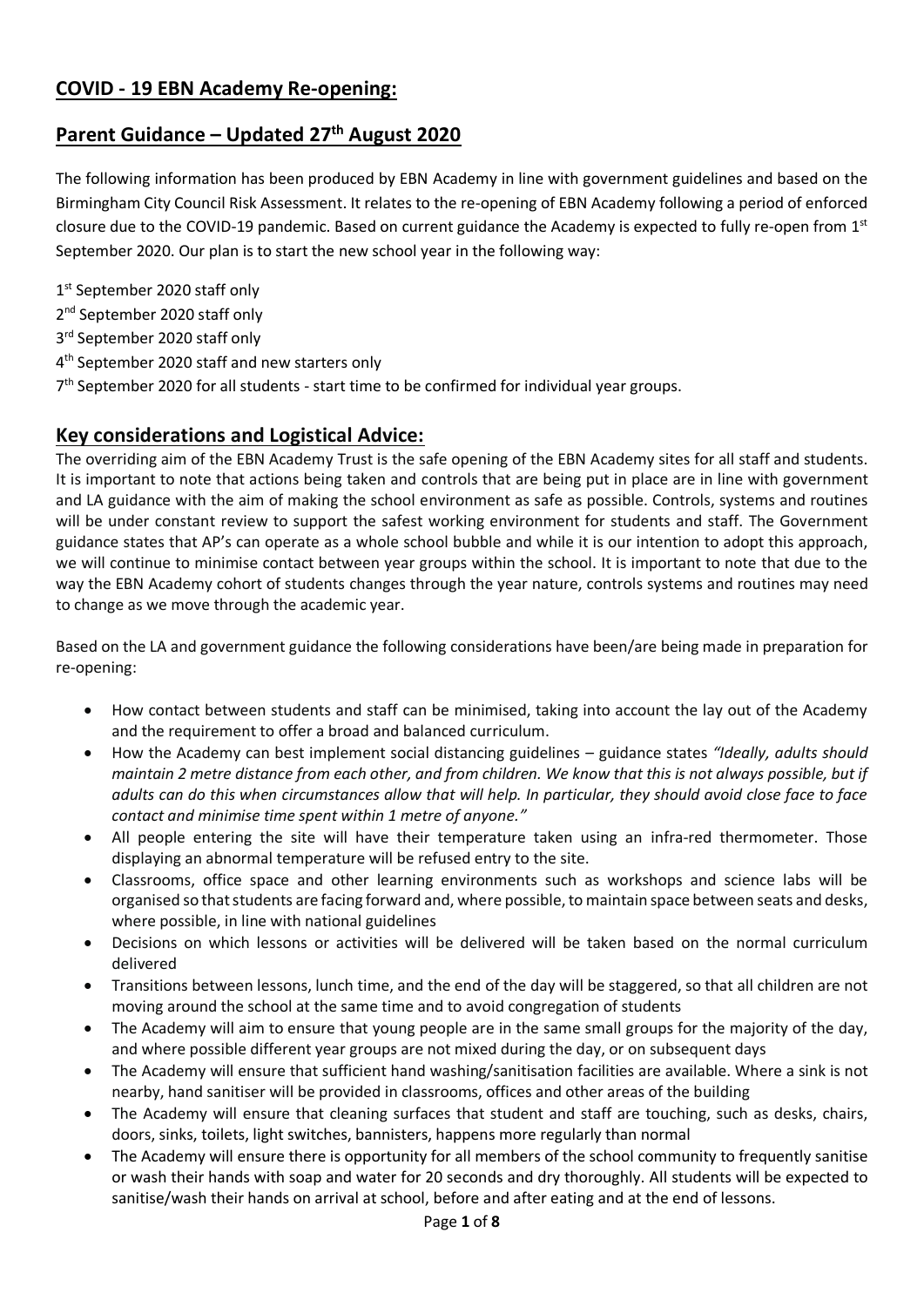- The Academy will prop doors open, where safe to do so (bearing in mind fire safety and safeguarding), to limit use of door handles and aid ventilation
- Lunch breaks will be staggered to allow for surface cleaning between lunch sittings young people should clean their hands beforehand and have lunch with their year group. Groups will be kept apart as much as possible and tables will be cleaned between each group.
- Communal staff spaces will be adjusted where possible and numbers limited to support social distancing.

# **Curriculum**

A full curriculum and timetable will be in place from the start of and students will study the full range of subjects on offer at EBN Academy. Where necessary extra session and work that can be completed at home will be provided to help students catch up on time missed.

## **Day to Day Operations**

While all efforts have been made to ensure the school day reflects what students are used to there are some key things that will have changed in their return.

### **Arrival at school, student services and form time:**

- Due to the numbers of students who attend the Academy, the varied locations they are travelling from, issues relating to public transport and the fact that we will be operating as a whole school bubble, start times for students will not be staggered at this point.
- Students will be met by Head Teacher and Deputy Head Teacher **NO HANDSHAKES**
- On arrival students will be have temperature taken by infra-red thermometer and will be required to sanitise/wash their hands.
- Numbers of students entering the building will be monitored to ensure congestion is not created at student services.
- On arrival students will have access to their pack at student services to deposit their mobile phone and other belongings. Students will be scanned.
- Students and staff will be expected to maintain social distance where possible it is the individual persons responsibility to ensure social distancing guidelines are followed.
- Students will transition straight to form rooms from student services where they will be informed of any specific arrangements for the school day and reminded of hygiene and social distancing measures.
- Breakfast club will not take place, but small provision for food will be made in form rooms.

### **Transitions, Lunch time and Dismissal from the building**

- Transition between lessons will be staggered. Transitions will be supervised and lining up routines at the start and end of lessons will be kept to a minimum.
- Lunch times will be staggered to avoid unnecessary queuing and to allow time between for cleaning of surfaces. Hand sanitisation will be required on entry to lunch.
- End of day dismissal will be staggered to support social distancing, avoid unnecessary congestion and discourage social gatherings in the local areas and on public transport.
- Student belongings/packs will be returned to the classroom and placed on a separate table. Students will be invited to collect belonging 1 person at a time.
- Once all students have their belongings and are ready to depart the teacher will wait for senior leaders to inform them they can dismiss their students. They will then escort their children out of the building.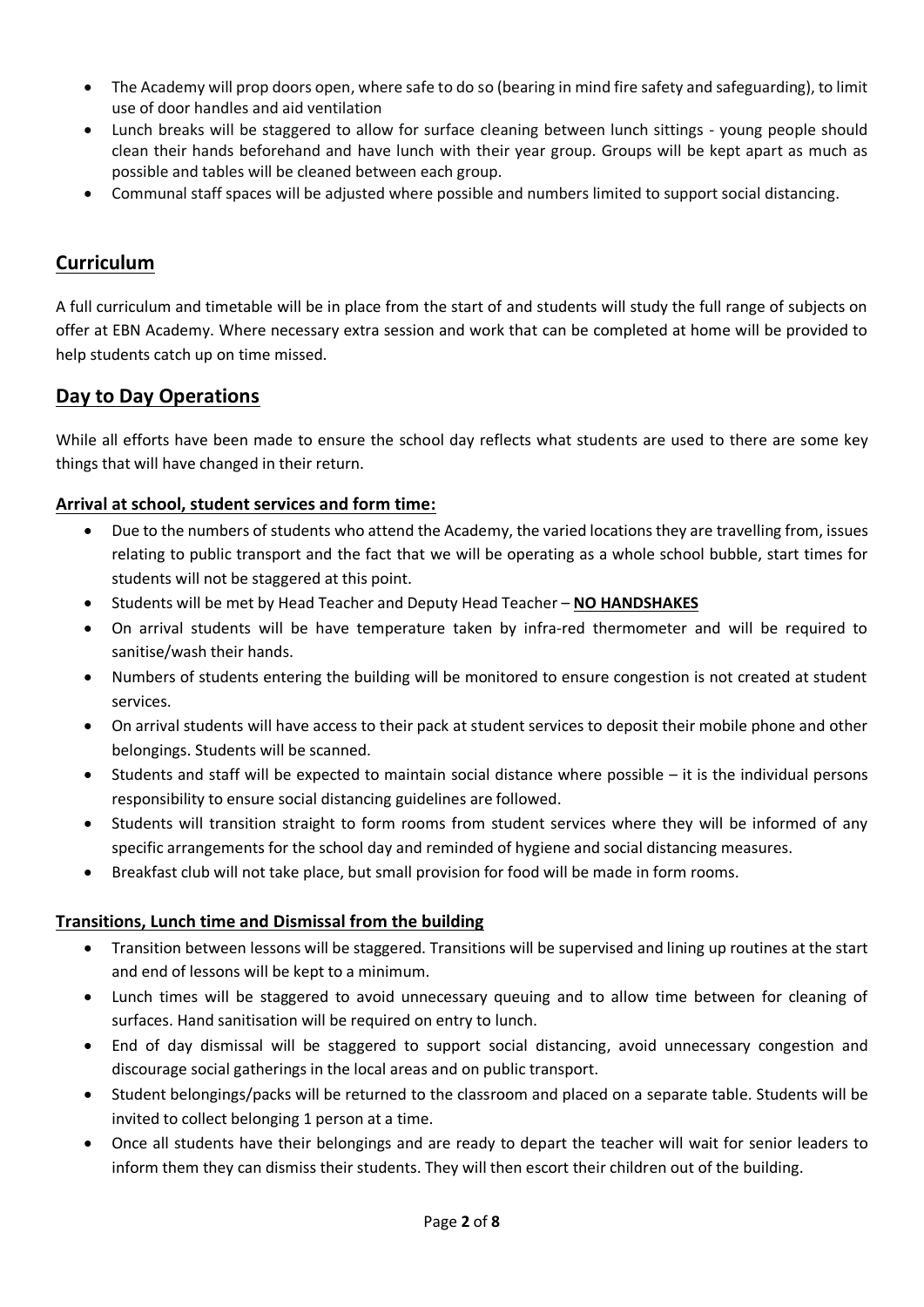- Detention will still take place but will take place within each year/class group with a designated member of staff.
- Students exiting the building will do so immediately make their way home and not wait of congregate outside of the school.

### **Classroom Protocols:**

#### **Layout:**

- 1. Classrooms will be organised so all tables are, where possible, facing forward and spaced to support social distancing. Classrooms will not be marked into social distancing spaces as this could create confusion around rules and expectations.
- 2. A seating plan should be in place for each class and students must sit in their allocated seat and not move furniture or get up and move around rooms.

#### **Equipment:**

- 1. Students will be provided with individualised basic equipment for every lesson. This will include an exercise book, pen, pencil, ruler and cardboard folder. This will be their individual equipment and will not be shared. Staff should store these by group.
- 2. Classroom based resources, such as books and games, can be used and shared within the whole school bubble but these will be cleaned regularly

#### **Specific classroom requirements/routine**:

To support hygiene measures the following routine will take place at the start of every lesson.

- 1) Students will briefly line up and then be welcomed into the room by their teacher.
- 2) They will be provided with an anti-bacterial wipe which they will use to wipe over their table. They will deposit this in the bins in the room.
- 3) Students will take part in their lesson, remaining in their seat unless asked to move by the teacher.
- 4) When the lesson has finished. Students will be asked to stand up and wait at their desks until the signal is given for dismissal.
- 5) On exit from the room the student will be provided with a squirt of hand-sanitiser to administer on their way to the next lesson.
- 6) Where appropriate doors and windows in rooms will remain open to aid ventilation.

#### **Dealing with issues within class:**

The Behaviour Policy has an appendix detailing any adjustments made to behaviour management processes in the light of COVID-19 and the challenges created by it.

Staff will continue to adopt the normal systems, processes and strategies when dealing with issues within a classroom ensuring students are guided to make good choices through modelling by the teachers.

C3 detentions will take place within year groups and with an identified teacher.

Where a C4 is required students will still be removed from the class and placed elsewhere, the location of this will either be in another class within their Year group or with a member of staff who may not be teaching at that time.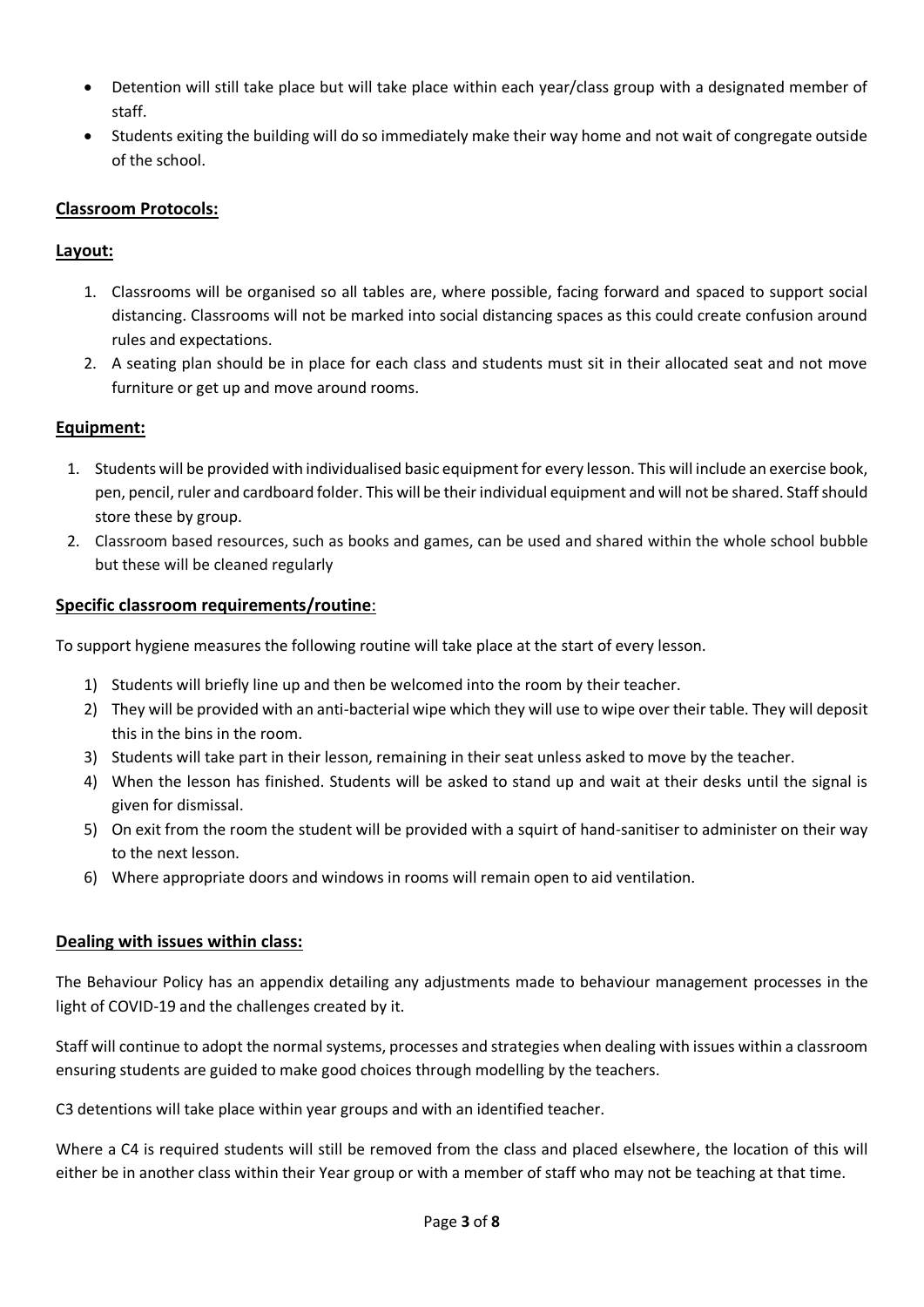Where behaviour consistently and intentionally breaches social distancing guidelines or where there is a major breach of COVID- secure behaviour the matter will be dealt with by a member of the leadership team.

Where first aid attention is required, staff should continue to follow the normal process but staff will wear PPE where required.

# **Student Expectations**

Student are expected to follow the normal rules of EBN Academy but a strong emphasis will be placed on adhering to the social distancing guidelines. Any pupil who continually does not adhere to school rules or social distancing rules will be addressed using the normal school sanctions (C1-C4). Where normal sanctions do not support the students to adjust their behaviour they will be referred to the Deputy Head Teacher or Head Teacher for further action. Specific issues relating to students include:

- Students are expected to attend in school uniform
- Students will be expected to hand and sign in all their belonging at the start of the school day and the normal routines in relation to this will apply.
- On arrival students will have their temperature taken by infra-red thermometer and MUST wash their hands.
- Students **MUST NOT** touch each other, or staff at any time.
- Students and staff will be expected to adhere to social distancing guidelines where possible.
- Students **MUST** sit in their allocated seat and remain seated unless told to move by the teacher. Students **MUST NOT** move tables and chairs.
- Students **MUST** follow all instructions about movement around the building and **MUST** not move around the school randomly.
- **•** Students **MUST NOT** close doors that have been opened.
- Students **MUST** actively and frequently make sure their hands are clean.
- On dismissal, Students will exit the building immediately and be collected or make way go straight to the bus stop.

### **STUDENTS ARE EXPECTED TO ENSURE THEY FOLLOW SOCIAL DISTANCNING GUIDELINES WHERE POSSIBLE.**

## **STUDENTS ARE EXPECTED TO FOLLOW ALL EXPECTATIONS IN RELATION TO THEIR CONDUCT IN SCHOOL AND RESPOND TO INSTRUCTIONS GIVEN BY ADULTS IMMEDIATELY**

#### **Specific Expectations relating to COVID-19**

In light of the need for students to behave differently and adhere to health and safety requirements during the COVID-19 outbreak, the expectation is that all students have responsibility for:

- following school instructions on hygiene, such as handwashing and sanitising
- move around the school as per specific instructions (for example, one-way systems, out of bounds areas, queuing)
- following expectations about sneezing, coughing, tissues and disposal ('catch it, bin it, kill it') and avoiding touching your mouth, nose and eyes with hands
- telling an adult if you are experiencing symptoms of coronavirus
- following rules about sharing any equipment or other items including drinking bottles
- following expectations around use of toilets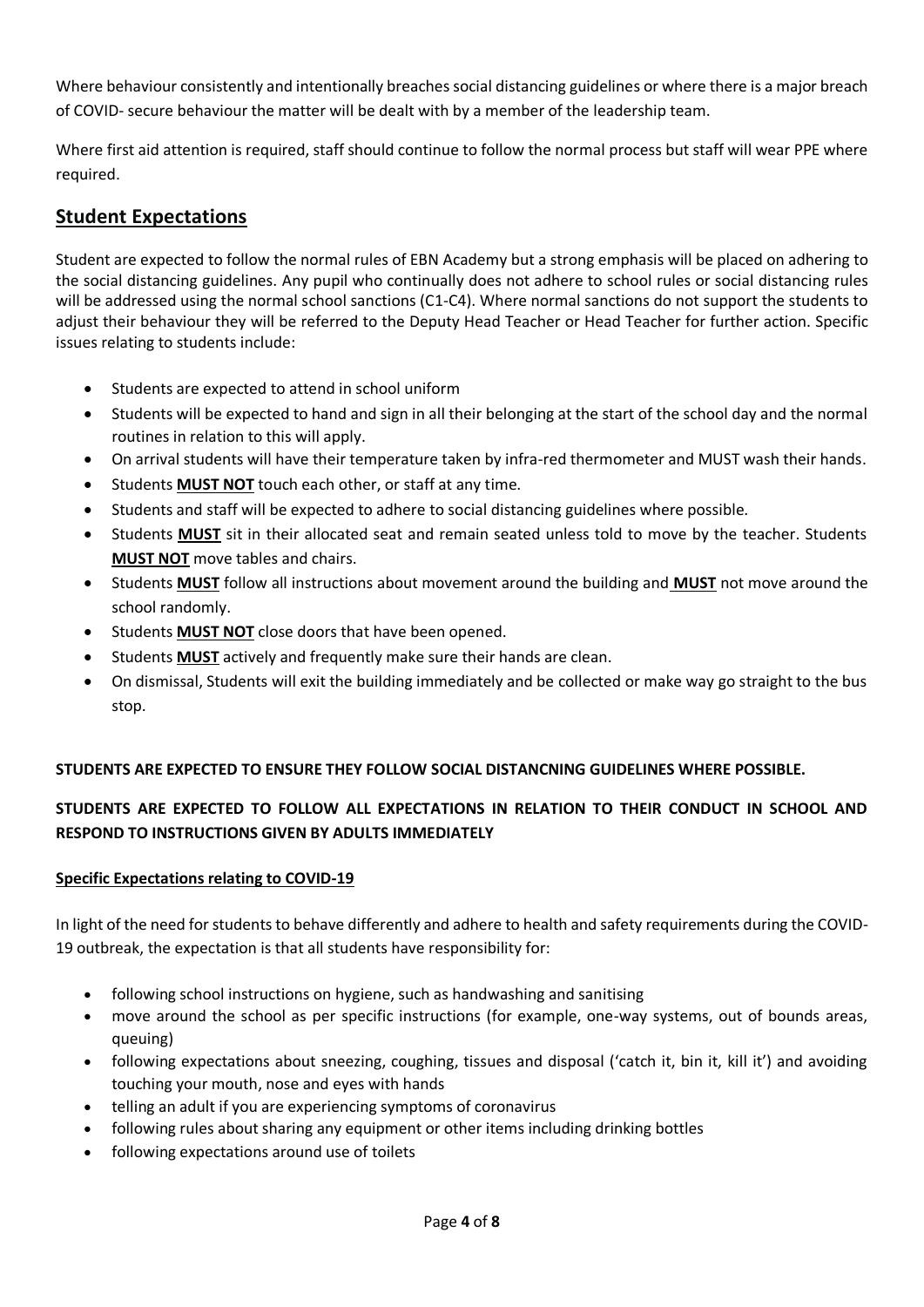Where students are not following these expectations staff will be expected to re-direct students and explain/model the correct behaviour. Students will be given time to adjust their behaviour and where necessary the normal behaviour systems will be used (C1-C4). If students persist in not following the expectations they will be referred to the member of staff on call who will support with the matter. If the student continues not to follow the instructions/expectations they referred to a member of SLT.

If a student deliberately spits or cough's towards another person, staff will be expected to call for SLT support immediately. The SLT member will deal with the matter.

# **Attendance**

The Government have stated that school attendance will be mandatory again from the beginning of the autumn term. This means from that point, the usual rules on school attendance will apply, including:

- parents' duty to secure that their child attends regularly at school where the child is a registered pupil at school and they are of compulsory school age;
- schools' responsibilities to record attendance and follow up absence
- the availability to issue sanctions, including fixed penalty notices in line with local authorities' codes of conduct

Where a pupil is unable to attend school because they are complying with clinical and/or public health advice, EBN Academy will offer them access to remote education and will monitor engagement with this activity.

Where children are not able to attend school as parents are following clinical and/or public health advice, absence will not be penalised.

## **Toilets**

To support increased hygiene measures, students will be able to access toilets where necessary, however transition to toilets will be supervised. Staff checking of toilets will continue and any issues should be reported to a member of the SLT. Use of toilets at lunch will continue in the normal way with no more than 3 students visiting the toilets at any one time.

All toilets will be cleaned hourly during the school day and between lunch sittings as this is a busier time.

## **Face Coverings/Guidance on PPE**

There has been a change in guidance on the wearing of face coverings/masks. The Government have left the decision on wearing masks down to the individual Head Teachers of schools. With this in mind EBN Academy Trust have decided that if staff/students want to wear face masks between lesson and at communal time i.e. Lunch times, this will be permitted. Face masks will not be permitted in lesson at this point. A link to the most up to date government guidance relating to the use of coverings can be found in the COVID section of our website. This situation will kept under review, and any changes will take into account further guidance and local issues.

The majority of staff in EBN Academy settings will not require PPE beyond what they would normally need for their work, even if they are not always able to maintain a distance of 2 metres from others. PPE is only needed in a very small number of cases including:

- dealing with a young person whose care routinely already involves the use of PPE due to their intimate care needs.
- if a young person or staff member becomes unwell with symptoms of coronavirus while in the Academy and needs direct personal care until they can return home. A fluid-resistant surgical face mask should be worn by the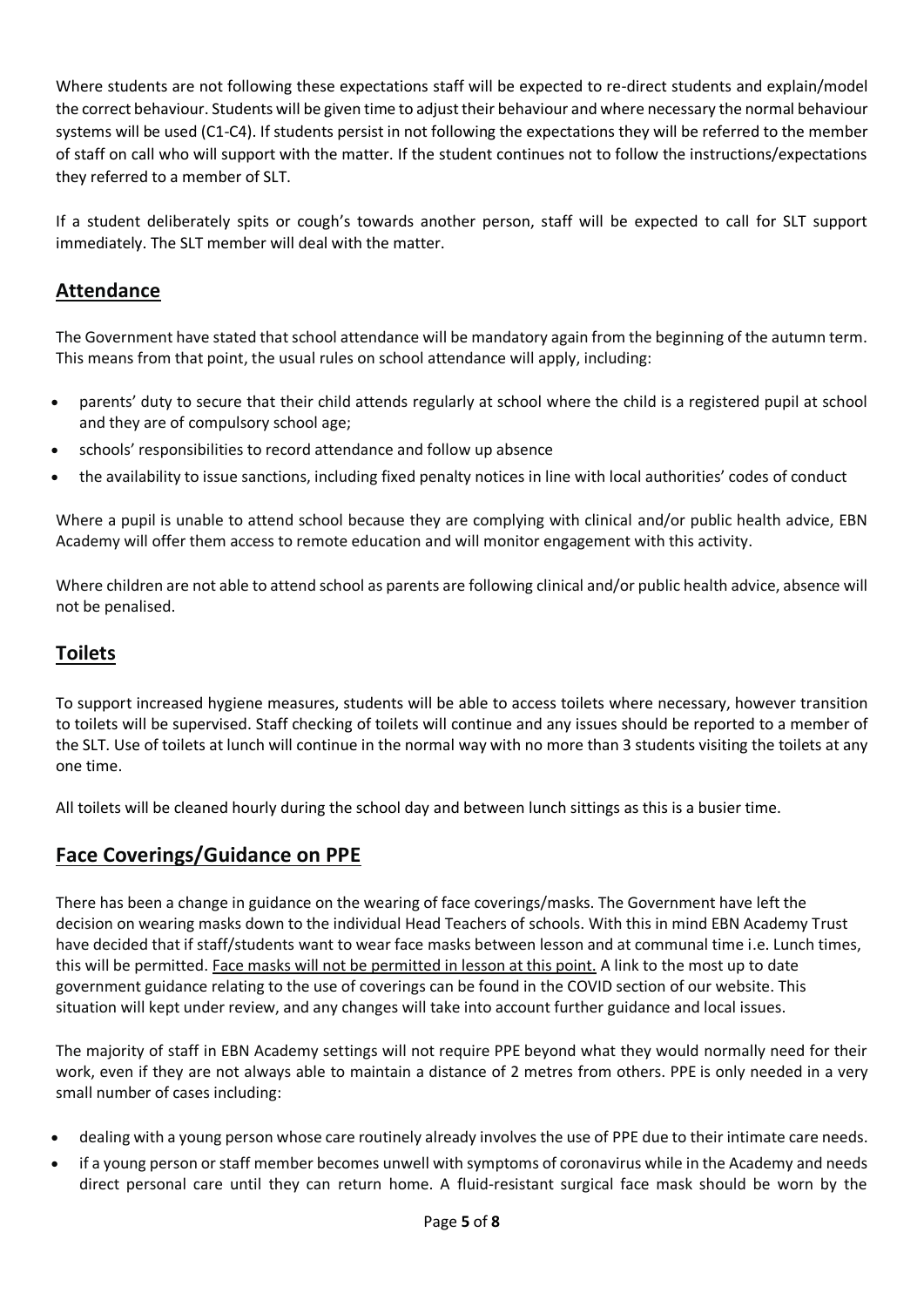supervising adult if a distance of 2 metres cannot be maintained. If contact with the young person or staff member is necessary, then disposable gloves, a disposable apron and a fluid-resistant surgical face mask should be worn by the supervising adult. If a risk assessment determines that there is a risk of splashing to the eyes, for example from coughing, spitting, or vomiting, then eye protection should also be worn

# **Guidance to staff, parents and pupils for travelling to and from school**

Where possible avoid the use of public transport, walk, cycle or travel by car if possible. We will also provide secure storage for bikes used by pupils. We are aware that access to public transport may be severely limited due to social distancing measure meaning due consideration may be needed in responding to lateness of student who have had difficulties accessing public transport.

#### **If you have to use public transport**

In line with government guidance if you are required to use public transport you must use a face covering. There are some circumstances when wearing a face covering may be marginally beneficial as a precautionary measure. The evidence suggests that wearing a face covering does not protect you, but it may protect others if you are infected but have not yet developed symptoms. This is most relevant for short periods indoors in crowded areas. You should be prepared to remove your face covering if asked to do so by police officers and police staff for the purposes of identification.

Keep your distance from people outside your household. Public Health England recommends [keeping a distance of 2](https://www.gov.uk/government/publications/staying-alert-and-safe-social-distancing/staying-alert-and-safe-social-distancing)  [metres, where possible.](https://www.gov.uk/government/publications/staying-alert-and-safe-social-distancing/staying-alert-and-safe-social-distancing) The key thing is to not be too close to other people for more than a short amount of time, as much as you can.

There may be situations where you can't keep a suitable distance from people, for example when boarding, on busier services or at busier times of day. In these cases, you should avoid physical contact, try to face away from other people, and keep the time you spend near others as short as possible. If you can, wear a face covering on public transport. You should be prepared to remove your face covering if asked to do so by police officers and police staff for the purposes of identification.

Be aware of the surfaces you touch. Be careful not to touch your face. Cover your mouth and nose with a tissue or your elbow when coughing or sneezing.

Treat transport staff with respect and follow instructions from your transport operator. This may include:

- notices about which seats to use or how to queue
- additional screens, barriers or floor markings
- requests to board through different doors or to move to less busy areas

Help keep yourself, other passengers and transport staff safe:

- wait for passengers to get off first before you board
- ensure you maintain social distancing, where possible, including at busy entrances, exits, under canopies, bus stops, platforms or outside of stations
- be prepared to queue or take a different entrance or exit at stations
- wait for the next service if you cannot safely keep your distance on board a train, bus or coach
- respect other people's space while travelling
- avoid consuming food and drink on public transport, where possible
- be aware of pregnant, older and disabled people who may require a seat or extra space
- be aware that some individuals may have hidden disabilities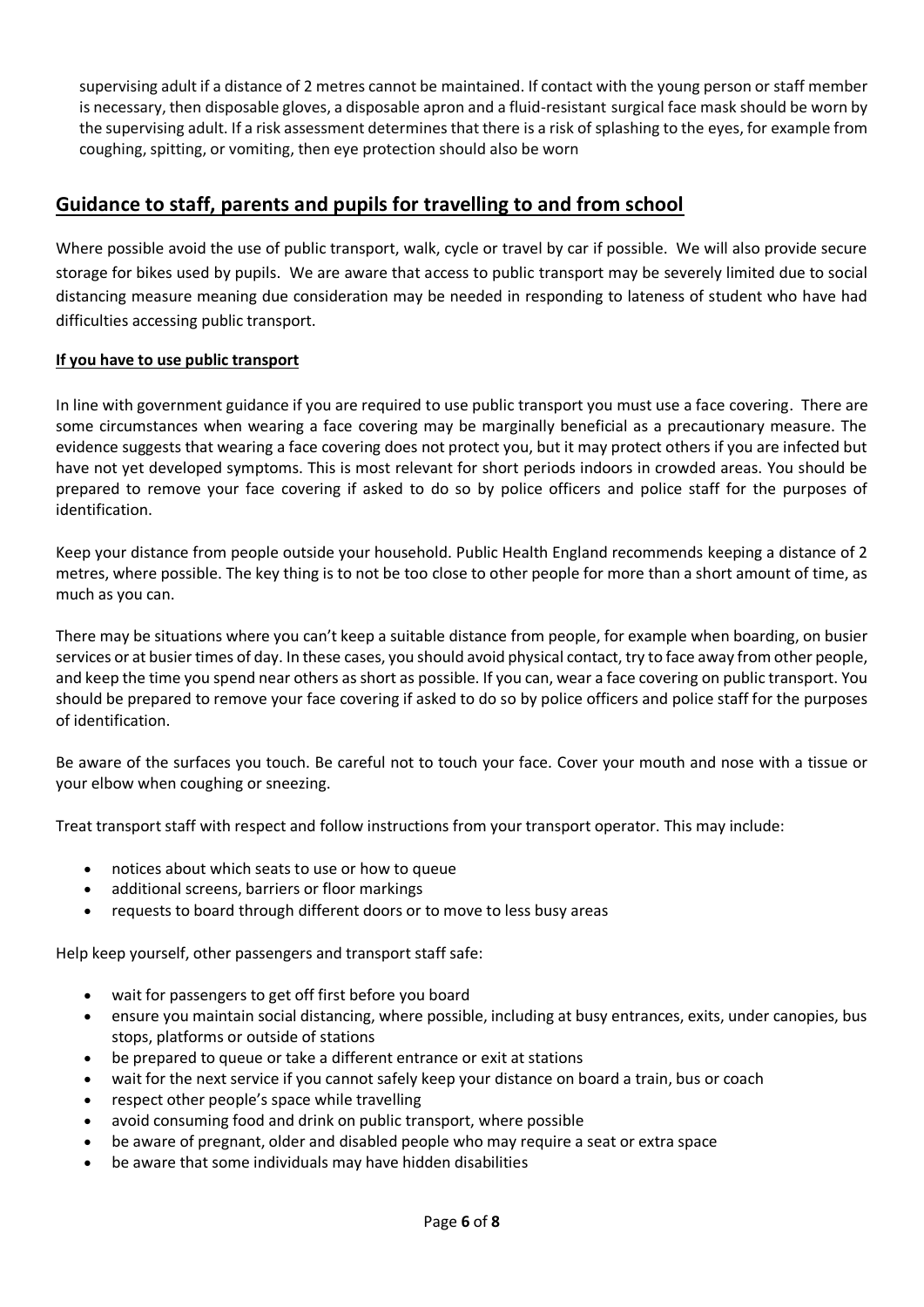# **Visitors**

To support social distancing and unnecessary contact with other people visitors to the site will be kept to a minimum. Potential visitors who may need to come onsite include parents, colleagues from commissioning schools, contractors and safeguarding professionals. Visitors will be required to:

- Have their temperature taken on arrival using Infra-Red thermometer
- Leave personal contact details to support engagement with NHS test and trace
- Sign in and out for fire evacuation purposes
- Observe social distancing, take appropriate hygiene measures and follow any other COVID-secure protocols as directed by the Academy
- Inform EBN Academy if they have recently had any symptoms of COVID-19 or if they test positive having visited the Academy
- Keep their visit to the minimum possible time
- Only visit the areas of the building that relates to their visit

EBN Academy will reserve the right to refuse entry to site o if they believe the visitor poses a health and safety risk in regards of COVID-19.

## **Managing persons exhibiting COVID symptoms or a positive case of COVID-19**

At all times the Academy will follow Government and Local Authority guidance when dealing with a person exhibiting symptoms of COVID-19, a person who tests positive for COVID-19 or a potential outbreak of COVID-19.

If a member of the Academy community exhibits any symptoms of COVID-19 they **MUST NOT** attend school If a student shows signs of Covid-19 in school, they will be isolated until parents/carers can collect them immediately. A separate room will be used and the person supervising will wear suitable PPE. Other students or staff will not need to be sent home at this stage. Any members of staff who have helped someone with symptoms and any pupils who have been in close contact with them do not need to go home to self-isolate unless they develop symptoms themselves.

If a student or staff member who attend the school test positive for COVID-19 we will follow the Government and Local Authority guidance at that time in relation to managing the situation. If a child or member of staff, or a member of their household test positive for COVID -19, they must contact the school immediately to inform the Academy of the situation as well as following the government guidance on self-isolation.

#### **NHS Test and Trace:**

In the event of a member of the EBN community exhibiting COVID-19 symptoms, staff members and parents/carers need to be ready and willing to:

- [book](https://www.gov.uk/guidance/coronavirus-covid-19-getting-tested) a test if they or their child are displaying symptoms. Staff and pupils must not come into the school if they have symptoms, and must be sent home to self-isolate if they develop them in school. All children can be tested, but may need to be helped by their parents/carers if using a home testing kit
- provide details of anyone they or their child have been in close contact with if they were to test positive for coronavirus (COVID-19) or if asked by NHS Test and Trace
- [self-isolate](https://www.gov.uk/government/publications/covid-19-stay-at-home-guidance/stay-at-home-guidance-for-households-with-possible-coronavirus-covid-19-infection) if they have been in close contact with someone who tests positive for coronavirus (COVID-19), or if anyone in their household develops symptoms of coronavirus (COVID-19)

Anyone who displays symptoms of coronavirus (COVID-19) can and should get a test. Tests can be booked online through the NHS testing and tracing for [coronavirus](https://www.nhs.uk/conditions/coronavirus-covid-19/testing-for-coronavirus/) website, or ordered by telephone via NHS 119 for those without access to the internet.